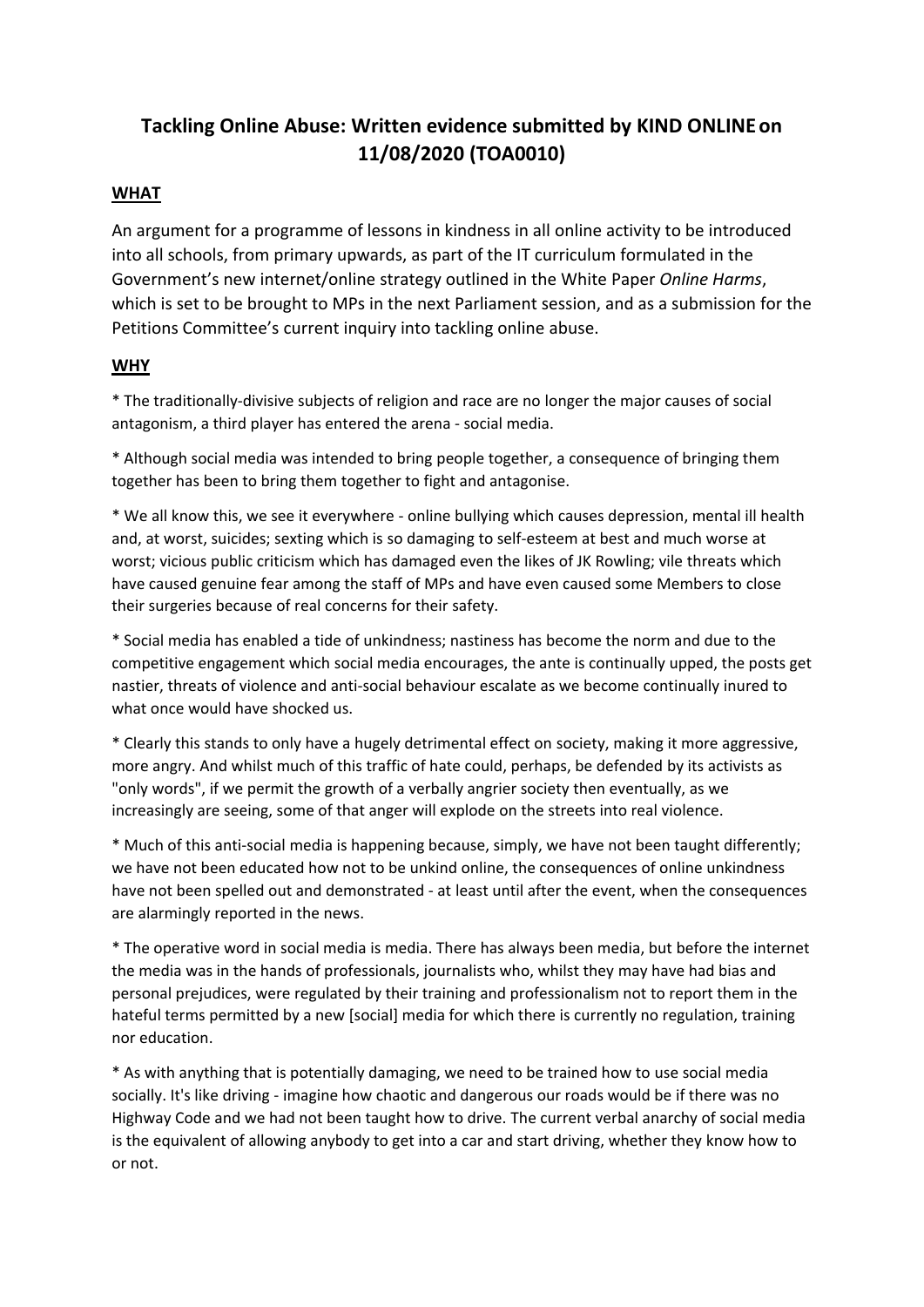\* Just as road safety requires a Highway Code, so too mental, physical and societal safety now requires a Superhighway Code, one predicated on consideration for others. But that will be difficult to enforce without the social media companies, Facebook, Twitter etc, taking the action that they have historically been reluctant to do.

\* But in the current absence of an official Superhighway Code, we can at least educate; give our children - and it is the coming generation which is important here - lessons in how to behave on social media, just as we teach them how to drive.

\* Education is the key here. The KIND ONLINE initiative proposes social media training, a new culture of kindness, tolerance and understanding, to be taught as a subject in all schools as part of the national curriculum. IT per se is taught in all schools now, children are taught how to use computers but not necessarily how to use them or their smart phones responsibly.

\* KIND ONLINE proposes lessons in online kindness starting in primary schools as a compulsory part of the curriculum which is then continually taught through to sixth form. At primary level is can be simple and basic, for instance elementary lessons such as instruction of why computers/smart phones should not dominate one's life [as they currently do] and classes in how it feels to be the recipient of publicly-posted unkindness. At higher levels, the social media education could take in broader concepts such as the study of ethics and moral philosophy, the dangers and methodology of online radicalisation, analysis of political manipulation online, consideration and discussion of such contrariness as why the woke generation does not appear to be very not woke when it posts.

\* The **exact** details of the 'how' in this could be for educationalists and social psychologists to decide, and KIND ONLINE is affiliated to education experts who can advise on this, but none of us needs to be an expert to see and know that a new online education is urgently required because the consequences of its absence are damaging us all, individually and collectively.

#### **EXAMPLES OF HOW**

At primary school level, KIND ONLINE lessons should be tailored to the young age of students and therefore kept simple. For instance:

- The "Mum Rule" if you would not say it to your Mum, don't post it.
- The "how would you feel?" rule post unto others as you would like to be posted to yourself.
- Responsible posting don't spread gossip or rumours.
- Respect others' opinions they are only opinions, they are not a threat, accept that we must agree to differ.
- Don't swear.
- Don't be insulting.
- Don't post to anyone that which you would not say to their face.
- Don't post anonymously.
- "Like" good deeds and applaud/congratulate them.
- Do not Share personal pictures that are not yours.
- Thank people for kindnesses.
- Do not body shame or mock the physical appearance of others.
- Do not be racist, sexist or ageist.
- Be honest in what you post but not to the extend of risking upsetting others.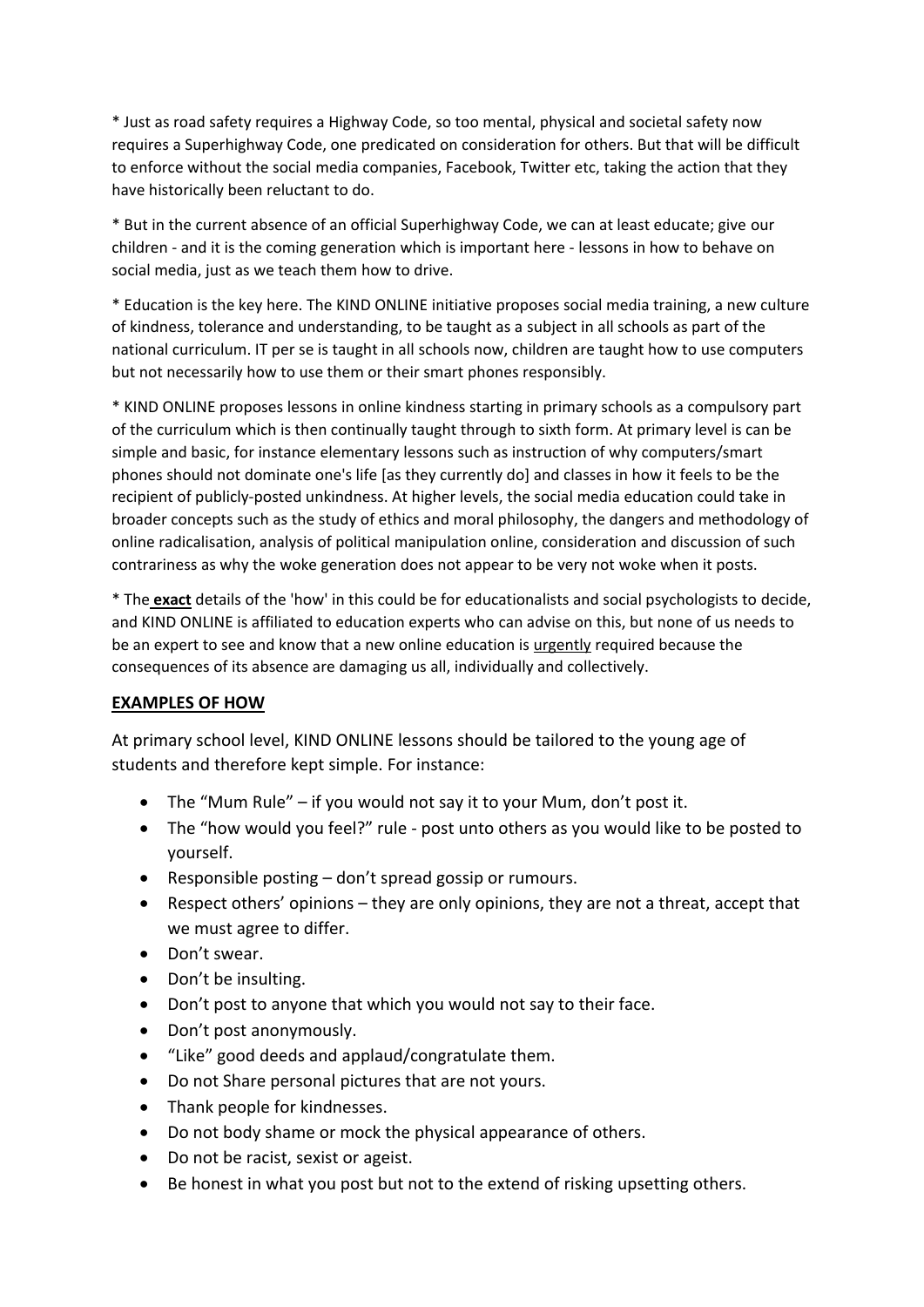- Do not be judgemental. Do not scold, nag or 'correct' the posts of others.
- Set a good example.
- Share uplifting, helpful posts.
- Be positive not negative in all that you post.
- Compliment others where possible. Do not be false in your praise.
- Adapt the code of Desiderata as a guide for online behaviour.

## **AN URGENCY**

There is an urgent need for users of social media to be educated to kinder, more considerate ways because of the probability of the risk of a second wave of the Covid crisis driving even more antagonistic behaviour online.

The original Online Harms White Paper was published in April 2019, the Online Harms Response [to public consultation] White Paper was published in February 2020 – therefore in both cases **pre-Covid**, the findings of the White Papers have not taken into account the effects on online abuse of the Covid Factor.

Existing factors caused by the first wave of Covid are set to combine with new circumstances which, if combined, will cause social media to become an even more amplified expression of discontent, division and unrest.

Explanation: In the first wave there was an element of "this is different but we're getting paid, there's a warm Spring to enjoy and a long Summer" etc. But a second wave will not have good weather as a backdrop to it and this is key.

A second wave, if it comes, will come with an antagonising change in the weather; it will come with drizzle, fog, rain and bitter cold as autumn/winter weather takes effect and, as is the nature of such weather, makes life more depressing.

Couple the poor weather to factors which will exist as a consequence of the first wave – growing unemployment, collapse of businesses and a significantly-reduced economy, no income, struggling to pay the rent, mortgage arrears, fears of losing one's home, struggling to pay bills and to feed families, civic unrest as crime soars as a result of money running out etc – add that all up and we face far more aggression and conflict online than we now see as a result of the first Covid wave.

Couple that with other possible consequences of a second wave – no Halloween, no Bonfire Night, pubs and restaurants possibly closed again, no Christmas for families apart, no carols around the tree, no seeing grandchildren opening presents, social distancing causing mentally-debilitating loneliness from the necessity of isolation etc – and the gloom and despair which feeds social media unkindness and antagonism will spiral even more.

As life is made more difficult by the necessary steps of coping with a second wave, that in turn will fuel its expression through rants and rages on social media and as the poor weather combines with that and the factors caused by the first wave [unemployment etc, per above] that will cause social media to become even more aggressive and divisive.